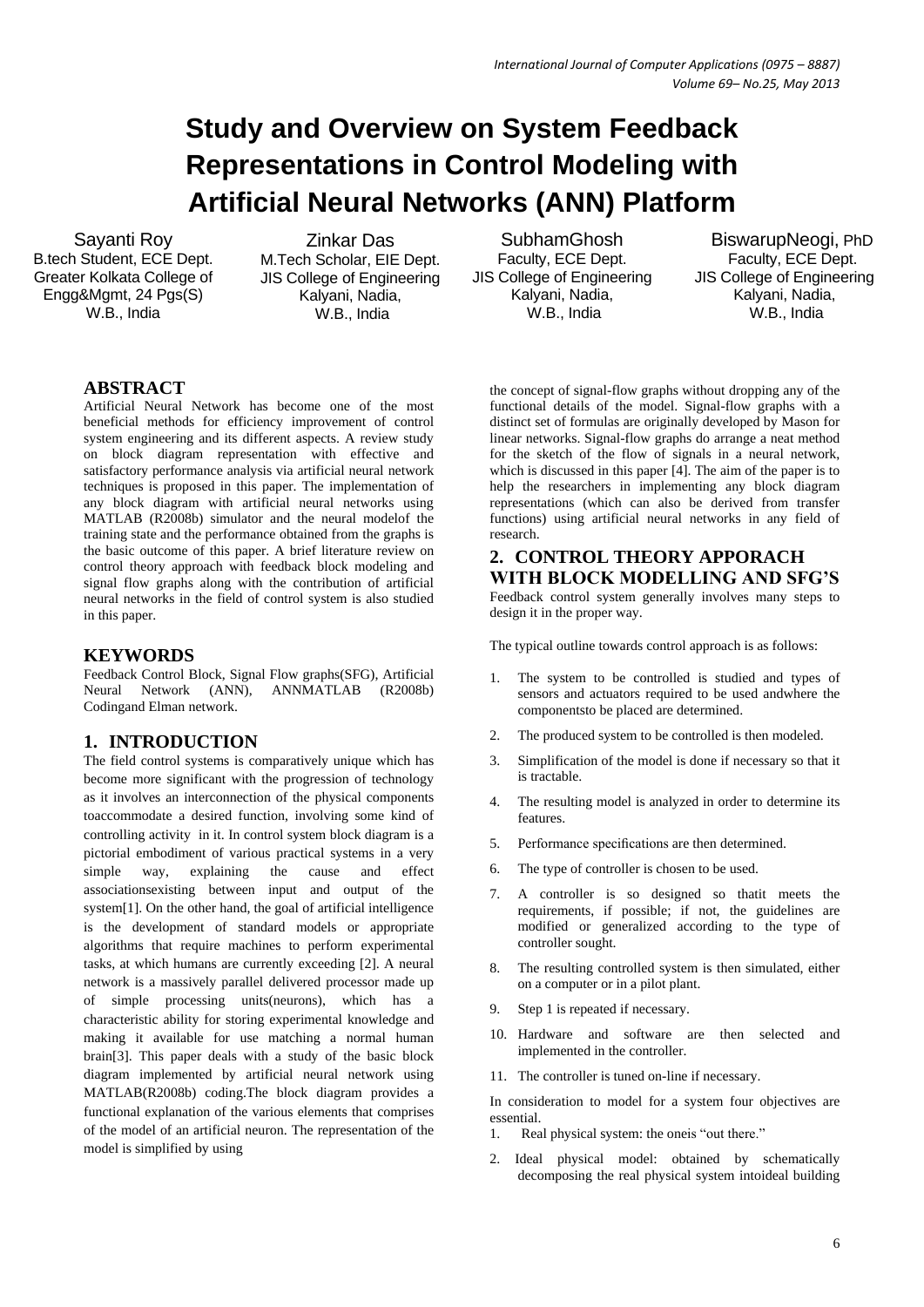- 3. Ideal mathematical model: obtained by applying natural laws to the ideal physical model is mainly composed of nonlinear partial deferential equations, and many more.
- Reduced mathematical model: derived from the ideal mathematical model by linearization, lumping, and many more; usually based on a rational transfer functions [5].

Control systems have a number of control components which can be represented in a block diagram form. The entire block diagram of a system can be easily drawn by connecting all the blocks according to the signal flow. It is also possible to evaluate the donation of each of the components towards the overall performance of the required control system. Block diagrams help in understanding the functional operation of the system much easily and quickly than examination of the actual control system physically. It is to be taken in account that a block diagram drawn for a particular system is not unique, i.e. there may be alternative ways of representation of that system in a block diagram form[6].



**Fig1:Feedback Control System**

But the signal flow graphs (SFG"s) are applicable only to linear time invariant systems. Signal in this system flows along the branches marked with the arrowheads associated with the branches[7]. The block diagram can be further simplified into signal flow graphs in order to obtain the transfer functions (transfer functions can be obtained from a block diagram involving a series of steps) easily.



# **Fig2: Feedback system signal flow graph [8] 3. ARTIFICIAL NEURAL NETWORKS BEHIND CONTROL BLOCK MODELLING**

A neural network is a directed graph mainly expressed with nodes, with interconnecting synaptic and activation links. Block diagram provides a functional description of an individual network. The signal-flow graphs arrange a complete description of the signal flow in the network. Hence a signal-flow graph can be attained from an architectural graph describing the network formation. Feedback is said to exist in a dynamic system. Whenever the output of an element in the system influences a part of the input applied to that particular element, thereby giving rise to one or more closed pathsfor the transmission of signals,feedback is said to be generated around the system. Thus it plays a vital role in the study of a special class of neural networks known as the recurrent networks. Fig4. shows the signal-flow graph of a

single-loop feedback system, where the input signal  $x_j(n)$ , internal signal  $x'_j(n)$  and output signal  $y_k(n)$  are functions of discrete-time variable n. The system is assumed to be linear,consisting of a forward path and a feedback path that are characterized by the "operators" X and Y respectively. In particular, the output of the feedforward channel determines its own output through the feedback channel partly. From fig 3.2 the input-output relationships can be noted:  $y_k(n)=X[x^2_j(n)]$  (3.1)



**Fig 4: Signal flow graph of a single loop feedback system**

$$
x^{'}_{j}(n) = xj(n) + Y[y_{k}(n)] \tag{3.2}
$$

Y

where square brackets are included to emphasize that X and Y act as operators. Eliminating  $x^2$ <sub>i</sub>(n) between equations(3.1)and (3.2),the value obtained is

$$
y_k(n) = [X/(1-XY)] x_j(n)
$$
 (3.3)

 $[X/(1-XY)]$  is referred as the closed-loop operator the system, and to XY as the open-loop operator. In general, the open-loop operator is non-commutative in that YX≠XY. Consider, the single-loop feedback system shown in Fig 5, for

which X is a fixed weight; and Y is a unit delay operator  $z<sup>-1</sup>$ , whose output is delayed with respect to input by unit time. The closed-loop operator of the system is expressed as  $[X/(1-XY)] = [w/(1-wz^{-1})] = w(1-wz^{-1})^{-1}$ 

Using the binomial expansion for  $w(1-wz^{-1})^{-1}$ , the closed loop operator of the system is written as

$$
X/(1-XY) = w \sum_{l=0}^{\infty} w^l z^{-l}
$$
 (3.4)

Hence, substituting Eq. (3.4) in (3.3),  $y_k(n) = w \sum_{l=0}^{\infty} w^l z^{-l} [x_j]$ 

Where again square brackets are used to emphasize the fact that  $z^{-1}$  is an operator. In particular from the definition of  $z^{-1}$ 

 $(3.5)$ 

$$
z^{-1}[x_i(n)] = x_i(n-1)
$$
 (3.6)

Where  $x_j(n-1)$  is a sample of the input signal delayed by 1 time units. Accordingly, the output signal  $y_k(n)$  as is expressed as an infinite weighted summation of present and past samples of the input signal  $x_j(n)$ , as shown by  $y_k(n) = \sum_{l=0}^{\infty} w^{l+1} x_j(n-l)$  (3.7)  $\mathbf{x}_j(n)$  w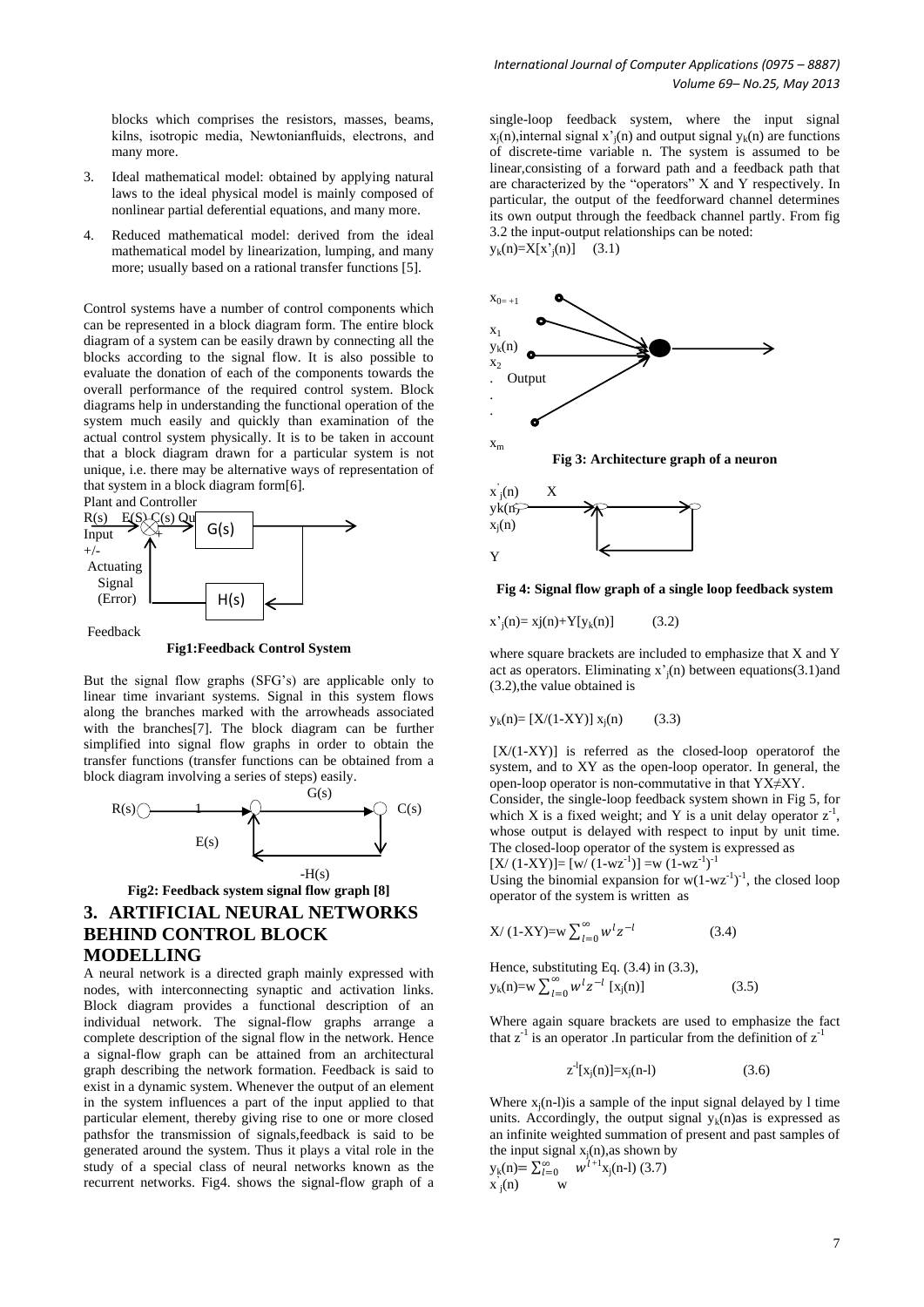



**Fig 5: Signal-flow graph of a first-order, infinite-duration impulse response (IIR) filter**[9]

# **4. SIMULATIONS AND MATLAB CODING: BLOCK SET REPRESENTATIONS WITH RESULT ANALYSIS**

#### *4.1 Algorithm*

Step 1: Initialize the values of the input (A) by rounding it to the random nearest integer value.

Step 2: Initialize the values of the target (B) with respect to the input function.

Step 3: The hidden layers commonly have 'tansig' transfer function (default for 'newelm') and 'logsig' is commonly the output layer transfer function.

Step 4: The input and the output sequence to be presented is again recalled to a network in cell array form.

Step 5: The function 'train' is used to train an Elman network.

Step 6: The output of the network is found with the function 'sim'.

Step 7: The output is convertedback to the concurrent form. Step 8: The difference between the target output and the simulated network output is calculated<sup>[10]</sup>.

4.1.1 Flowchart approach



**Fig 6: Flow chart approach of the algorithm**

In this paper, from the block diagram representation the signal flow graph is obtained similar to Fig 5 which is later on implemented by neural networks in MATLAB (R2008b).

## **4.2 MATLAB Coding Approach Towards SFG Incorporating With ANN**

A= round (rand  $(1, 8)$ ) %Randomize the values of the input B=  $[0 (A(1:end-1)+A(2:end) == 2)]$  % Compute the target values.

 $net = newelm(A, B, 5, {'tansig', 'logsig')})$ 

%Convert the sequence to cell array structure

Aseq =  $con2seq(A)$ 

 $Bseq = con2seq (B)$ 

%Train the network

 $net = train(net, Aseq, Bseq)$ 

%Compute the output of the network

 $X = sim(net, Aseq)$ 

 $y = seq2con(X)$ 

y{1,1}

diff $1 = B - y \{1, 1\}$ 

# **4.3 Result Analysis And Remarks on**

#### **Simulation Aspects**

 $A=$ Columns 1 through 8 1 1 0 1 1 0 0 1  $R-$ 

Columns 1 through 8 0 1 0 0 1 0 0 0 Random input values(A)are entered and the target(B) is set on the basis of the input. Here Bis defined to be 0, except when two 1's occur in A, in which case B is 1.The input and the output forms are then converted into cell array form.

The command "net" = "newelm  $(A, B, 5, {$ 'tansig','logsig'})" determines the number of hidden neurons (here 5)and 'tansig'neurons in its hidden (recurrent) layer, and 'logsig' neurons in its output layer.

| [0.9984]<br>[0.5003]           |
|--------------------------------|
| [0.5001]<br>[0.5000]           |
| [0.5000]<br>[0.9878]           |
| [0.5000]<br>[0.5001]           |
|                                |
|                                |
| 0.5003<br>0.9984<br>0.5000     |
| 0.5001<br>0.9878<br>0.5000     |
| 0.5001<br>0.5000               |
|                                |
| $-0.5003$<br>$0.0016 - 0.5000$ |
| $-0.5001$<br>$0.0122 - 0.5000$ |
| $-0.5001$<br>$-0.5000$         |
|                                |

After training, the network is simulated with the input Aand the difference between the target output is calculated and the simulated network output. As the difference obtained between the target and the simulated output of the trained network is very small it is determined that the network is trained correctly.

The otherinformation obtained from the program coding: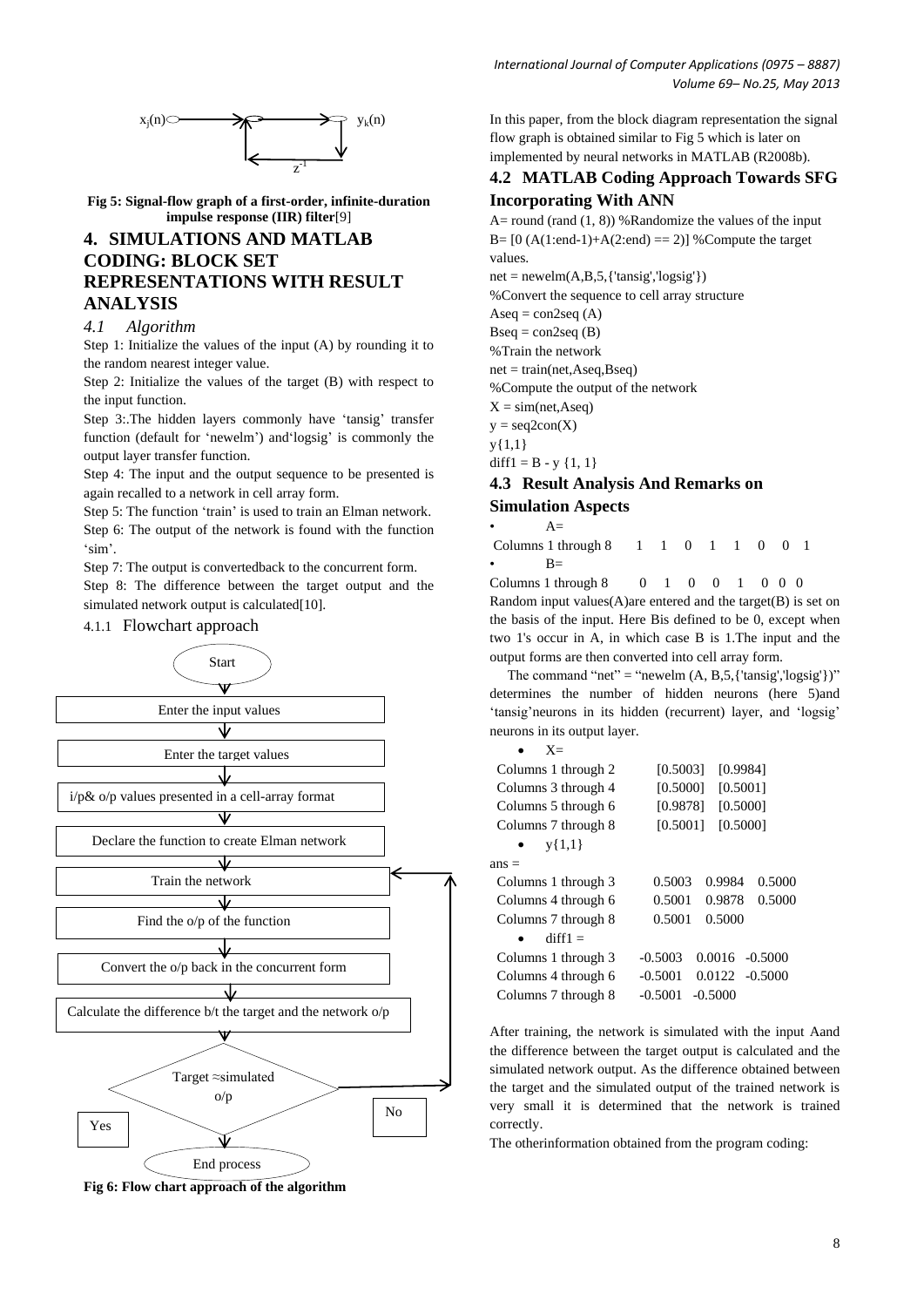•'numInputs': 1, 'numLayers': 2:It is the number of input and layer sources, not the number of elements in an input vector.

'biasConnect':[1; 1], 'input Connect':[1; 0], layer Connect':[1 0; 1 0],output Connect': [0 1]:The bias connection matrix is a 2-by-1 vector. The input connection matrix is 2-by-1, representing the presence of connections from the sources (the input) to two destinations.Similarly this 2-by-2 matrix represents the presence of a layer and the output connections are a 1 by-1 matrix, indicating that they connect to one destination (the external world) from two sources (the two layers).

- 'numOutputs': 1:By defining output connection, it is specified that the network has one output.
- 'numInputDelays': 0,numLayerDelays': 1: It represents the number of input and layer delays in the network.
- 'biases':  $\{2x1 \text{ cell}\}$  'inputs':  $\{1x1 \text{ cell}\}$ , 'layers':  ${2x1$  cell, outputs':  ${1x2$  cell): The structure of the given matrix format is automatically updated with respect to the givenbias,input, layer and output commands.
- 'input Weights':  $\{2x1 \text{ cell}\}$ , layer Weights':  $\{2x2$ cell}: containing 1 input weight and 2 layer weights. Each input weight has as many columns as the size of the input multiplied by the number of its delay values.
- 'adaptFcn': 'trains': This sets 'net.adaptParam' to 'trains's' default parameters.
- 'divideFcn': 'dividerand': This set the divide function to dividerand (divide training data randomly).
- 'gradientFcn': 'calcgrad': The gradient function is set using 'calcgrad' in order to calculate the gradient of the network. This gradient is actually an approximation, because the contributions of weights and biases to errors via the delayed recurrent connection are ignored and it is then used to update the weights with the chosen backpropagation training function. The function "traingdx" is recommended.
- 'initFcn': 'initlay': Set the initialization function to 'initlay' so the network initializes itself according to the layer initialization functions already set to "initnw",(the Nguyen-Widrow initialization function) meeting the initialization requirement of the network.
- 'performFcn':'mse',trainFcn': 'traingdx':The performance function is set to 'mse' (mean squared error) and the training function to 'traingdx' to meet the final requirement of the network.
- 'plotFcns': '{'plotperform','plottrainstate'}': Plot functions areset to "plotperform" and "plottrainstate"•"adaptParam":".passes",
- "divideParam": ".trainRatio", ".valRatio", ".testRatio" • "gradientParam" :( none),
- 'initParam':(none), 'performParam': (none)
- These parameters must be displayed in order to show the different parameters of the network.
- •"trainParam":".show",".showWindow", .showCommandLine', ".epochs', '.time', '.goal', '.max\_fail', '.lr,.lr\_inc', '.lr\_dec', '.max\_perf\_inc', '.mc', '.min\_grad'
- The training parameters must be prepared to display the different values associated with the training of the network. Training launches the neural network training windowFig(6)
- 'IW' :{  $2x1$  cell}, 'LW': { $2x2$  cell}, 'b': { $2x1$  cell}: containing 1 input and2 layer weight matriceswith 2 bias vectors. These cell arrays contain weight matrices and bias vectors in the same positions that the connection properties contain 1's and the sub object properties contain structures.
- Other: 'name': " 'userdata': (user information)

From the above outputs the pictorial representation of the neural network is also obtained which shows the

1) Algorithms including Training (Gradient Descent Backpropagation with Adaptive Learning rate), Performance (Mean Squared Error-mse) and Data Division (Random-Dividerand).

| <b>Table 1: Progress of the network</b> |
|-----------------------------------------|
|-----------------------------------------|

| Progress              | Values          | Range             |
|-----------------------|-----------------|-------------------|
| Epoch                 | 1000 iterations | $0 - 1000$        |
| Time<br>$\mathcal{L}$ | 0:00:13         |                   |
| Performance<br>3.     | 0.188           | 0.437-0.000       |
| Gradient              | $3.60e - 0.08$  | $1.00-(1.00e-10)$ |
| 5. Validation checks  |                 | $0 - 6$           |

2) Plot showing Performance (plotperform) and Training state (plottrainstate)



**Fig7: The above figure shows the training state**

Thus, it can be concluded that proper result is obtained after proper coding and the graphs obtained determines that the program has run successfully.Since the input values are randomly considered it can change each time with the coding and hence the results can vary accordingly. This coding is done in such a manner that it will help any user (even a beginner) universally to access the codes easily.

The results described here are basic in nature.These networks are properly thought of as dynamicalsystems.Theanalyses reported here made repeated use of hierarchical clustering techniques toexamine the similar structure of the inherent representations. The above representations aresnapshots of the internal states during the course of processing a sequential input. Hierarchicalclustering of these snapshots gives valuable information about the ways in which the internal statesof the